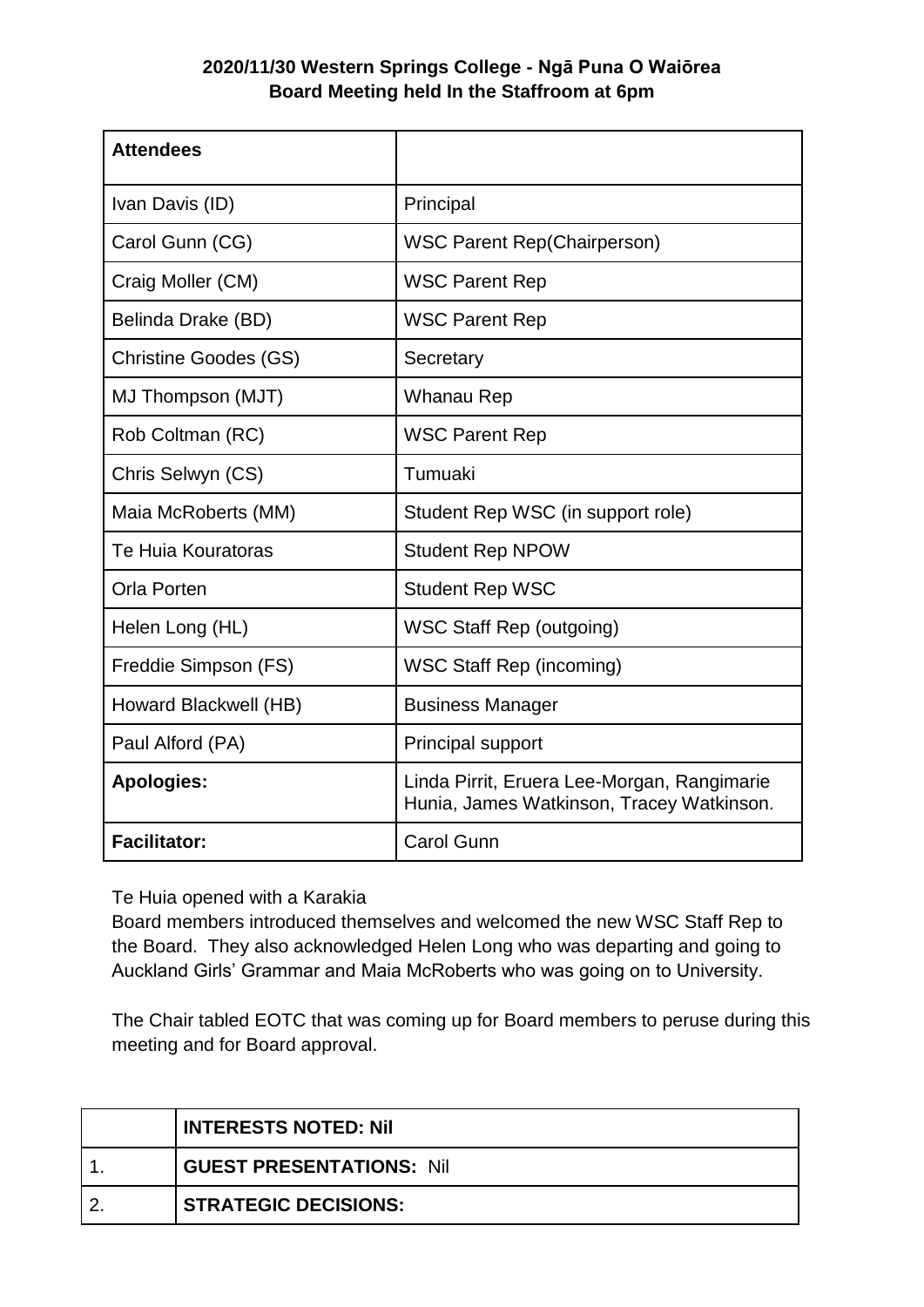|    | 2020 Finance<br><b>Budget:</b>                                                                                                                                                         |
|----|----------------------------------------------------------------------------------------------------------------------------------------------------------------------------------------|
|    | • HB's focus has been on the 2021 budget which is at this stage an<br>estimate.                                                                                                        |
|    | • 2021 is going to be a difficult year without the usual foreign fee<br>payers coming to New Zealand.                                                                                  |
|    | HB has worked with the international department and they<br>$\bullet$<br>anticipate 50 students will start next year.                                                                  |
|    | These are students that are already here.<br>$\bullet$                                                                                                                                 |
|    | Last year we had 120 international students.<br>$\bullet$                                                                                                                              |
|    | This equates to a reduction of approximately 1 million in revenue.<br>$\bullet$<br>We are assuming that borders will not open at a time that will help<br>$\bullet$<br>this situation. |
|    | We have to look at 2022 and beyond.<br>$\bullet$                                                                                                                                       |
|    | The prediction after depreciation is a 800k deficit.<br>$\bullet$                                                                                                                      |
|    | Joanne has done a great job stemming the flow of students.<br>$\bullet$                                                                                                                |
|    | • Our letter of support from the Ministry goes until May 2021.<br>Strategically we should look at doing something different to raise<br>$\bullet$<br>funds.                            |
|    | There will be an anticipated uplift in the operations grant due to roll<br>growth.                                                                                                     |
|    | • The Council Gym Project might provide an income stream.                                                                                                                              |
|    | HB's numbers will be firmed up over the summer and he will bring                                                                                                                       |
|    | the budget back to the Board for approval.                                                                                                                                             |
|    | <b>Crombie Lockwood SaferSchools:</b><br>• A gap has been identified in our Health & Safety regime.                                                                                    |
|    | Crombie Lockwood is our insurance broker and they also do<br>Health & Safety.                                                                                                          |
|    | They run a programme called Safer Schools.                                                                                                                                             |
|    | Stage 1 of the programme is diagnostic and audit.                                                                                                                                      |
|    | Stage 2 is when they will provide a reporting system, guidance and                                                                                                                     |
|    | training. These two are one off stages.<br>• Stage 3 is an ongoing expert approach to help us manage Health                                                                            |
|    | & Safety issues.<br>We start this week.                                                                                                                                                |
|    | Action: We need to appoint an individual in the school that will                                                                                                                       |
|    | work with Crombie Lockwood.                                                                                                                                                            |
|    | The concept of a refresher course for staff is good.<br>$\bullet$                                                                                                                      |
|    | • PPTA also has resources on Health and Safety.                                                                                                                                        |
|    | • Student Leader participation would be good.                                                                                                                                          |
|    | <b>Solar Update:</b><br>• We are going with Superpower. They will be gifting us an inverter.<br>Installation of the panels will start in January 2021                                  |
| 2. | <b>STRATEGIC DISCUSSIONS</b>                                                                                                                                                           |
|    | <b>Election Update:</b>                                                                                                                                                                |
|    | CG & RC positions are up for re-election.                                                                                                                                              |
|    | • RC is not re-standing but CG is.<br>• TC is the returning officer.                                                                                                                   |
|    | Action: Paula Marx to be asked to update the photo on the website of                                                                                                                   |
|    | board members when the election is over. This to include the student                                                                                                                   |
|    | representative as well.                                                                                                                                                                |
|    | <b>Resolution:</b><br>That the tabled Board Meetings dates for 2021 be accepted.                                                                                                       |
|    |                                                                                                                                                                                        |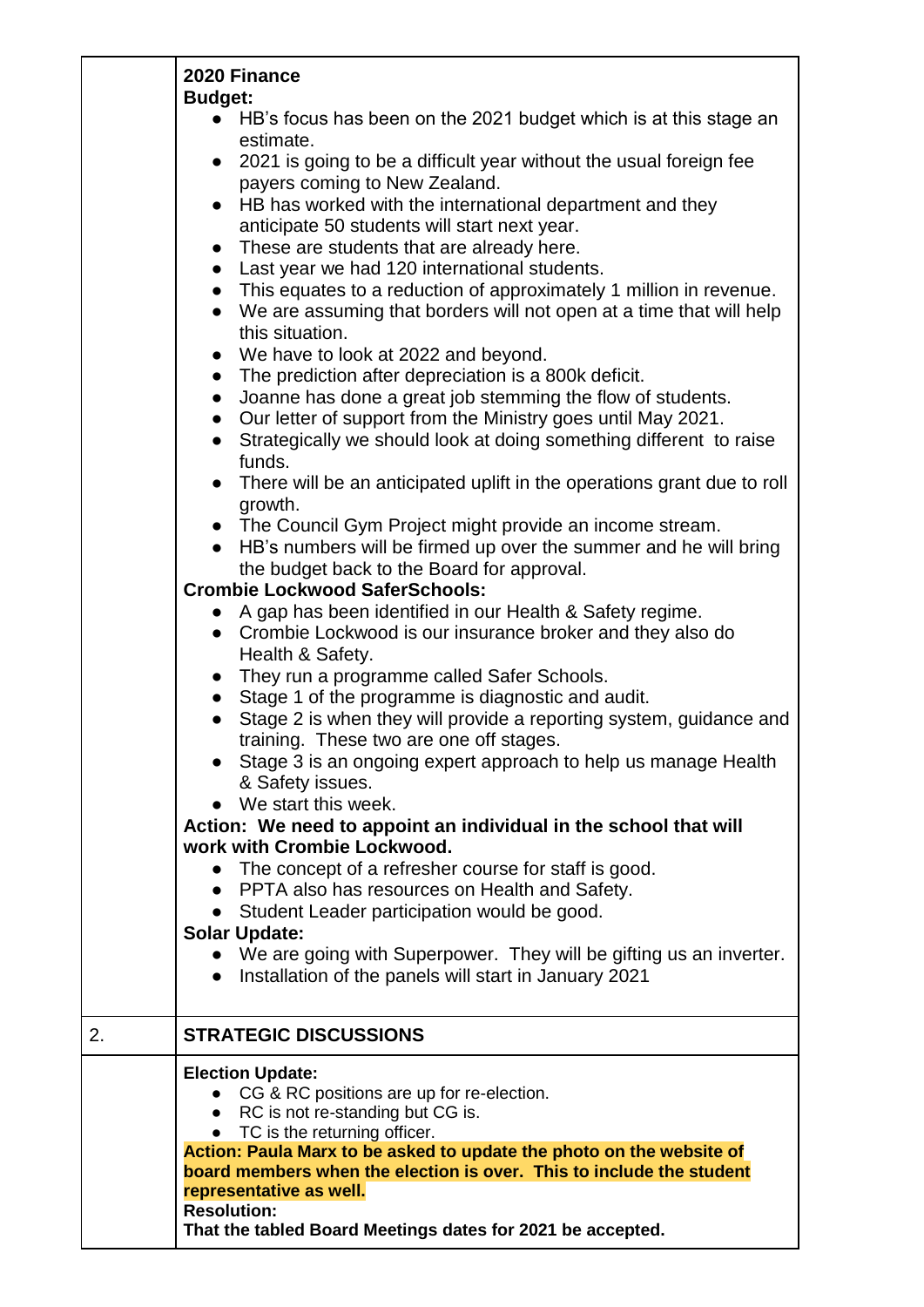|                                                               | Passed by consensus.<br>Action: Board communication to be added to the 2021 work plan                                                                                                                                                                                                                                                                                                                                                                                                                                                                                                                                                                                                                                                                                                                                                                                                                                                                                                                                                                                                                           |
|---------------------------------------------------------------|-----------------------------------------------------------------------------------------------------------------------------------------------------------------------------------------------------------------------------------------------------------------------------------------------------------------------------------------------------------------------------------------------------------------------------------------------------------------------------------------------------------------------------------------------------------------------------------------------------------------------------------------------------------------------------------------------------------------------------------------------------------------------------------------------------------------------------------------------------------------------------------------------------------------------------------------------------------------------------------------------------------------------------------------------------------------------------------------------------------------|
| $\bullet$<br>$\bullet$                                        | Co-option of PI Rep on the Board:<br>Action: Helen will have a look at this<br>Talk to intermediate and primary schools and see if there is someone<br>there that might want to take up this role.<br>Gerome Brown would be a good person to ask.                                                                                                                                                                                                                                                                                                                                                                                                                                                                                                                                                                                                                                                                                                                                                                                                                                                               |
| $\bullet$<br>$\bullet$                                        | <b>Student Report:</b><br>Some students find the timetable quite difficult.<br>• Te Huia has been approached by a couple of teachers who think there<br>should be a change.<br>• Propose the development of a new timetable for 2022 to encompass<br>wellbeing.<br>The student rep would like the school day to finish at 2.30pm with the<br>option of workshops after that.<br>There are legalities that have to be observed around the length of the<br>school day.<br>Action: This proposal is to be referred to SLT then it is to be passed on to<br>the timetable committee for their consideration with some input from<br>students. The school should then survey students and staff.                                                                                                                                                                                                                                                                                                                                                                                                                    |
|                                                               | 7.50pm Dinner                                                                                                                                                                                                                                                                                                                                                                                                                                                                                                                                                                                                                                                                                                                                                                                                                                                                                                                                                                                                                                                                                                   |
| $\bullet$<br>$\bullet$<br>$\bullet$<br>$\bullet$<br>$\bullet$ | Te Ohonga Ake matters:<br>Points 1 & 3 are to be deferred until Rangimarie can be here.<br>Action: Chair to write letter of acknowledgement of Chris' role as<br>Tumuaki. This to be done before the year's end.<br>Tumuaki Report:<br>• On a personal level it has been a taxing year in Waiōrea.<br>Two kaiako have enrolled in the Teach First Programme and will move<br>from LATs to pre certificated teachers.<br>There has been difficulty with staffing in general.<br>Advertisements have been placed for three teacher positions and two<br>senior manager positions.<br>We have not found any suitable senior managers because the applicants<br>have no Te Reo. We have had two internal applicants for senior<br>positions.<br>Two interviews today for teacher position have resulted in two<br>appointments. Still looking for one more teacher.<br>Uekaha Dunn will be taking junior technology.<br>Friday 4 December at 6pm will be the Waiorea prizegiving.<br>Even though we have made huge savings with relief the effort has had<br>an enormous impact. The model we have at the moment is |
|                                                               | unsustainable.<br>Action: Mainstream relievers need to learn the tikanga. SLT to look at                                                                                                                                                                                                                                                                                                                                                                                                                                                                                                                                                                                                                                                                                                                                                                                                                                                                                                                                                                                                                        |
| this.<br>$\bullet$<br>$\bullet$<br>$\bullet$                  | Chris is being interviewed for a lead tumuaki position for the Kahu Ako.<br>This would involve him being out one day per week.<br>There are meetings happening at the moment about the future of the<br>Kahu Ako and PA will keep us updated on this.<br><b>ASSC report:</b><br>PA is taking a year's leave from WSC in 2021.<br>Main issue for ASSC this year has been staffing.                                                                                                                                                                                                                                                                                                                                                                                                                                                                                                                                                                                                                                                                                                                               |
| $\bullet$<br>$\bullet$                                        | The new building is working well.<br>36 students have passed through this year. 30 have been successful.<br><b>Staff Representative Report:</b><br>HL reported that there is staff anxiety around the stage two<br>development.                                                                                                                                                                                                                                                                                                                                                                                                                                                                                                                                                                                                                                                                                                                                                                                                                                                                                 |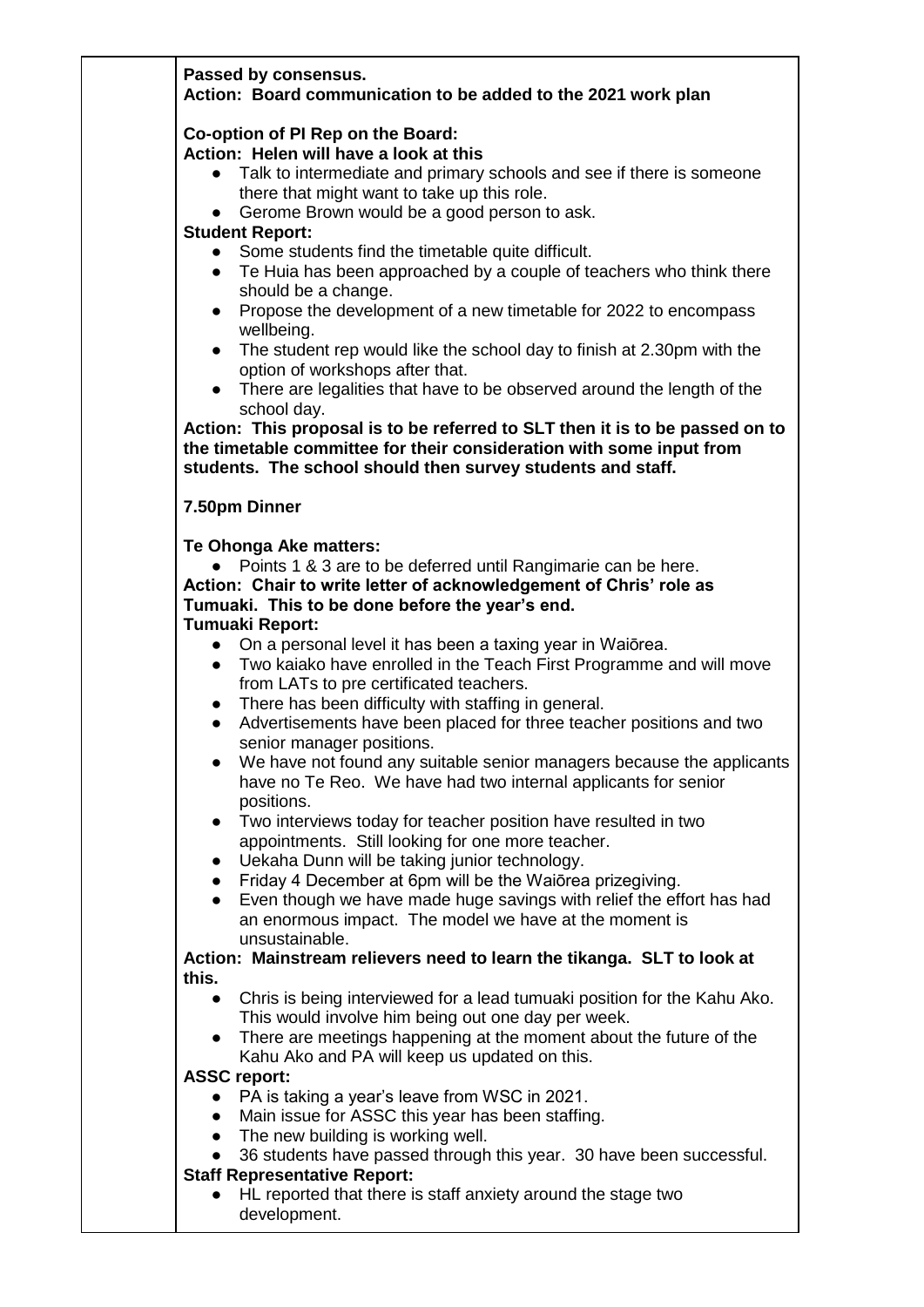|    | HOD concern about who is going to be housed in the second phase.<br>$\bullet$<br>They would like a commitment that all spaces are available for all needs.<br>$\bullet$<br>The high dependency toilet needs looking at.<br>$\bullet$<br>DS reported that this is to be fitted with an electronic lock.<br>$\bullet$<br>The ramp for prizegiving is very challenging for impared students. This<br>$\bullet$<br>needs to be looked at.<br>School wide protocols and expectations now need to be looked at now<br>$\bullet$<br>that the settling in phase has passed. Targeted PD.<br>How will relief work for next year.<br>$\bullet$<br>Make sure all the committees are up and running.<br>$\bullet$<br>All staff should be on a committee.<br>• Staff Management committee. Make sure appointments are transparent.<br>Who oversees rolled over tenures?<br>It is unanimously agreed for staff to learn Te Reo. How will we do this?<br><b>Principal's Report:</b><br>ID has been busy with prizegiving, staffing and appointments.<br>ID talked to the MU system and said there will be more MUs with an<br>$\bullet$<br>increased roll.<br>ID tabled the draft Annual Plan. Any feedback to Ivan for discussion in<br>February. Maybe there will be a workshop after this.<br>Action: The Board does need to formulate a new four year strategic plan.<br>• There will be no redevelopment funding for Admin, Staffroom etc. We<br>are stuck with this for a while yet.<br>• Second meeting with Jasmax has occurred. This was to look at the<br>master planning for stage two. This should be complete by the end of<br>2022.<br>Staff consultation will begin all over again.<br>Action: DS wants to put a workshop together to look at concepts for roll<br>growth. Representation from Waiōrea should be there. Chris to let us<br>know who that person will be.<br>• The architects Jasmax have been receiving many awards in regard to<br>our buildings.<br><b>Resolution:</b><br>That all written and verbal reports are accepted. Carried by consensus.<br>Te Huia left 9pm |
|----|-----------------------------------------------------------------------------------------------------------------------------------------------------------------------------------------------------------------------------------------------------------------------------------------------------------------------------------------------------------------------------------------------------------------------------------------------------------------------------------------------------------------------------------------------------------------------------------------------------------------------------------------------------------------------------------------------------------------------------------------------------------------------------------------------------------------------------------------------------------------------------------------------------------------------------------------------------------------------------------------------------------------------------------------------------------------------------------------------------------------------------------------------------------------------------------------------------------------------------------------------------------------------------------------------------------------------------------------------------------------------------------------------------------------------------------------------------------------------------------------------------------------------------------------------------------------------------------------------------------------------------------------------------------------------------------------------------------------------------------------------------------------------------------------------------------------------------------------------------------------------------------------------------------------------------------------------------------------------------------------------------------------------------------------------------------------------------------------|
| 3. | <b>MONITORING</b><br>Health & safety<br>This meeting was held on-line. The minutes are tabled.<br>Action: ID will get Karalee along to the next meeting to answer<br>questions around the sexuality programme at WSCW.<br>FS looks forward to the new gym being opened up for staff. This<br>needs supervision.<br><b>Matters arising from previous minutes</b><br>• Wananga deferred until next year.<br>• All matters in the previous minutes have been attended to.<br>9.09pm The meeting went into Public Excluded Business to protect<br>the privacy of individuals.<br>9.15pm: The matter having been dealt with satisfactorily the<br>meeting went out of Public Excluded Business.<br><b>Resolution:</b>                                                                                                                                                                                                                                                                                                                                                                                                                                                                                                                                                                                                                                                                                                                                                                                                                                                                                                                                                                                                                                                                                                                                                                                                                                                                                                                                                                        |